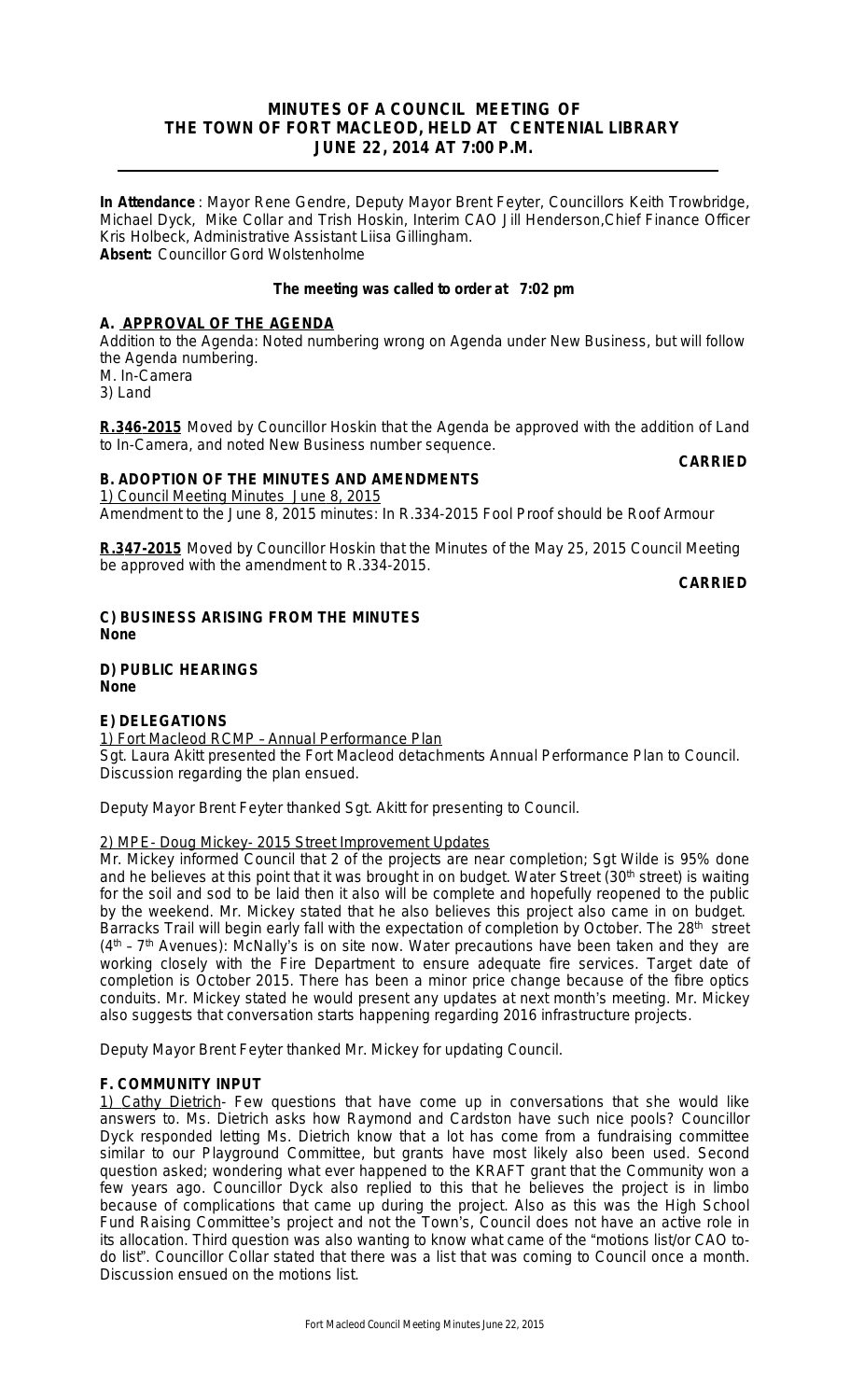## **G. UNFINISHED BUSINESS**

1) Public Works Shop

**R.348-2015** Moved by Mayor Gendre that the updated financial report on the repairs to the Public Works shop roof be accepted as information.

#### 2) Business Stimulus Initiatives – Amendments

Discussion regarding the amendments suggested. Mayor Gendre questioned #7 and whether the Economic Development Manager should be administering the Policy; CFO Kris Holbeck stated that it was not necessary.

**R.349-2015** Moved by Councillor Collar that the Business Stimulus Initiative Policy be accepted with the amendment to #7 removing the Economic Development Manager.

## **CARRIED**

**CARRIED**

#### 3**)** Fleet Vehicle Purchases

Discussion regarding quotes over budget, change options from crew cabs to 2-door to accommodate the budget.

**R.350-2015** Moved by Mayor Gendre that council approves the recommendation to assign an increase of \$4000 to the fleet purchase funded by unrestricted surplus, and that proceeds from the sale of the three vehicles be applied to reduce the cost overrun.

## **CARRIED**

**CARRIED**

#### **H. NEW BUSINESS** 1) Arena Ice Rates

Discussion regarding recovery percentage amount from fees and non-local vs local use.

**R.351-2015** Moved by Councillor Dyck that the new Arena Ice Rates be accepted as presented for the 2015/2016 year.

#### 2)Wavetech

Discussion regarding sound system at the library; council would like feedback from citizens via surveys on Facebook and Town website.

**R.352-2015** Moved by Councillor Hoskin to TABLE the sound system and that administration get additional quotes for sound system.

## **CARRIED**

**R.353-2015** Moved by Councillor Dyck that administration researches and provides information on interactive options for citizens to view reports on.

#### **CARRIED**

#### 3) Bylaw 1828 – Water Restrictions Discussion regarding enforcement of the Bylaw, Council would like residents to be talked to first before issuing any fines. Using underground sprinkler systems and setting timers to coincide with watering guidelines. Discussion and concerns on allowing any resident to water on the 31<sup>st</sup> of the month.

**R.354-2015** Moved by Councillor Dyck that Bylaw 1828 being a Bylaw of the Town of Fort Macleod for the regulation of watering and water bans be given first reading with an amendment to not allow watering by any resident on the 31<sup>st</sup> of the month.

Mayor Rene Gendre requested a recorded vote: **For:** Councillors: Trish Hoskin, Mike Collar, Keith Trowbridge and Michael Dyck. **Against:** Mayor Rene Gendre, Deputy Mayor Brent Feyter

## **CARRIED**

**R.355-2015** Moved by Councillor Trowbridge that Bylaw 1828 being a Bylaw of the Town of Fort Macleod for the regulation of watering and water bans be given second reading with an amendment to not allow watering by any resident on the 31<sup>st</sup> of the month.

Mayor Rene Gendre requested a recorded vote: **For:** Councillors: Trish Hoskin, Mike Collar, Keith Trowbridge and Michael Dyck. **Against:** Mayor Rene Gendre, Deputy Mayor Brent Feyter

**CARRIED**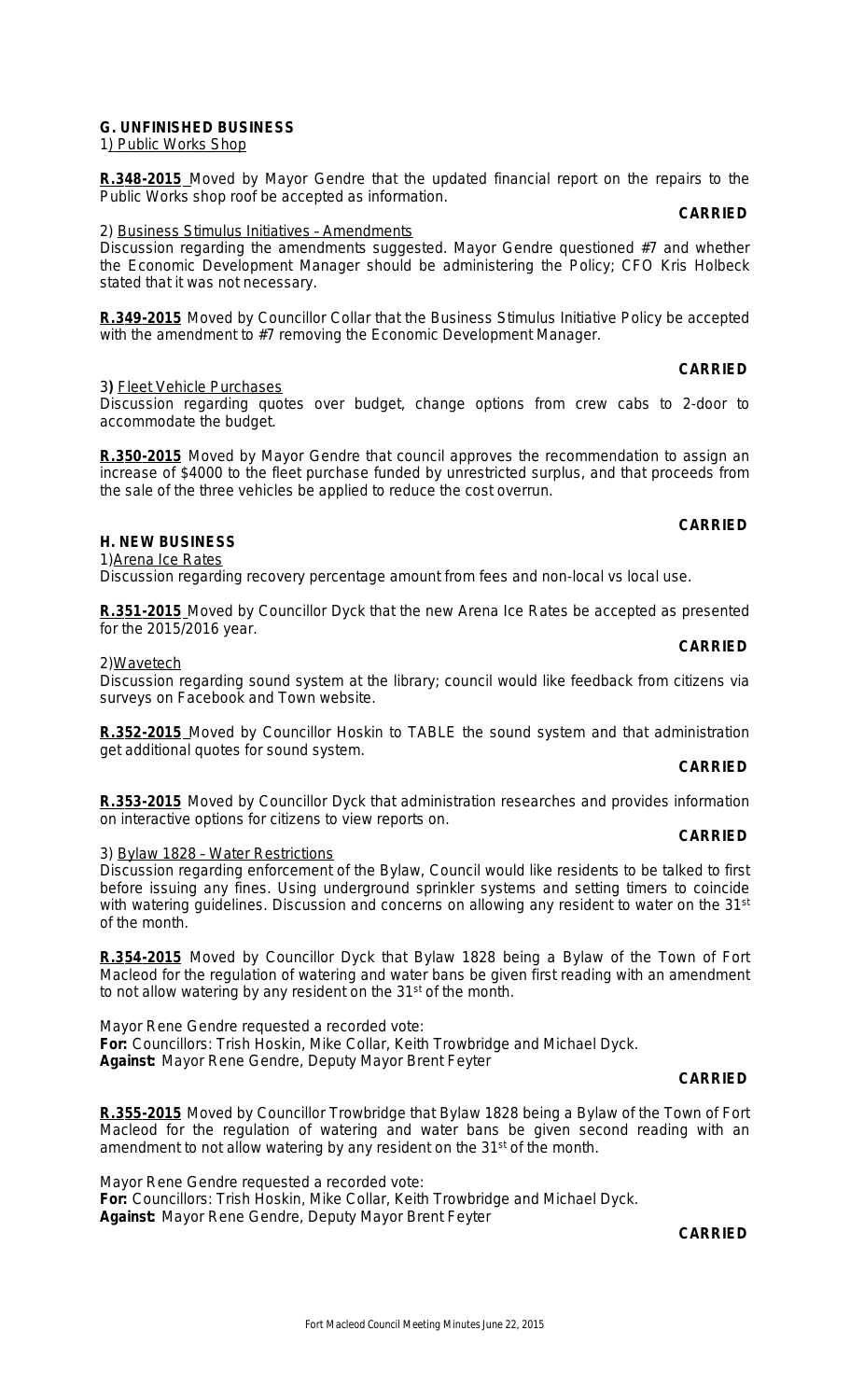**R.356-2015** Moved by Councillor Hoskin that Bylaw 1828 being a Bylaw of the Town of Fort Macleod for the regulation of watering and water bans proceed to third reading with an amendment to not allow watering by any resident on the 31<sup>st</sup> of the month.

Mayor Rene Gendre requested a recorded vote: **For:** Deputy Mayor Brent Feyter, Councillors: Trish Hoskin, Mike Collar, Keith Trowbridge and Michael Dyck. **Against:** Mayor Rene Gendre

## **DEFEATED**

**R.357-2015** Moved by Councillor Hoskin that Bylaw 1828 being a Bylaw of the Town of Fort Macleod for the regulation of watering and water bans be given first reading.

Mayor Rene Gendre requested a recorded vote: **For:** Mayor Rene Gendre, Deputy Mayor Brent Feyter, Councillors: Trish Hoskin, Mike Collar, Gord Wolstenholme, and Keith Trowbridge. **Against:** Councillor Michael Dyck

## **CARRIED**

**R.358-2015** Moved by Councillor Hoskin that Bylaw 1828 being a Bylaw of the Town of Fort Macleod for the regulation of watering and water bans be given second reading.

Mayor Rene Gendre requested a recorded vote: **For:** Mayor Rene Gendre, Deputy Mayor Brent Feyter, Councillors: Trish Hoskin, Mike Collar, and Keith Trowbridge. **Against:** Councillor Michael Dyck

## **CARRIED**

**R.359-2015** Moved by Mayor Gendre that Bylaw 1828 being a Bylaw of the Town of Fort Macleod for the regulation of watering and water bans proceed to third reading.

Mayor Rene Gendre requested a recorded vote: **For:** Mayor Rene Gendre, Deputy Mayor Brent Feyter, Councillors: Trish Hoskin, Mike Collar, Michael Dyck and Keith Trowbridge.

## **UNANIMOUSLY CARRIED**

**R.360-2015** Moved by Councillor Collar that Bylaw 1828 being a Bylaw of the Town of Fort Macleod for the regulation of watering and water bans be given third reading and finally be declared passed.

Mayor Rene Gendre requested a recorded vote: **For:** Mayor Rene Gendre, Deputy Mayor Brent Feyter, Councillors: Trish Hoskin, Mike Collar and Keith Trowbridge. **Against:** Councillor Michael Dyck

## **CARRIED**

**R.361-2015** Moved by Councillor Hoskin that Bylaw 1828 be revisited in October of 2015 for the purpose of reviewing water guidelines for the 31<sup>st</sup> day of the month.

## **CARRIED**

5) Windy West RC

Discussion regarding the need of restrooms while renting the Airport.

**R.362-2015** Moved by Mayor Gendre that a rate of \$100 be given to the Windy West RC club for the rental of Airport runway on July 11, 2015.

## **CARRIED**

## 6) 20<sup>TH</sup> Street Electrical Conversion

**R.363-2015** Moved by Councillor Collar that the tender from West Wind Electric be accepted for the 20<sup>th</sup> Street electrical conversion in the amount of \$20,087.03 (twenty thousand eighty seven dollars and three cents).

## **CARRIED**

7) Fort Riders

As there is not a Bylaw stating horses cannot be ridden on Main Street the Fort Riders should have no concerns.

8) Airport Rental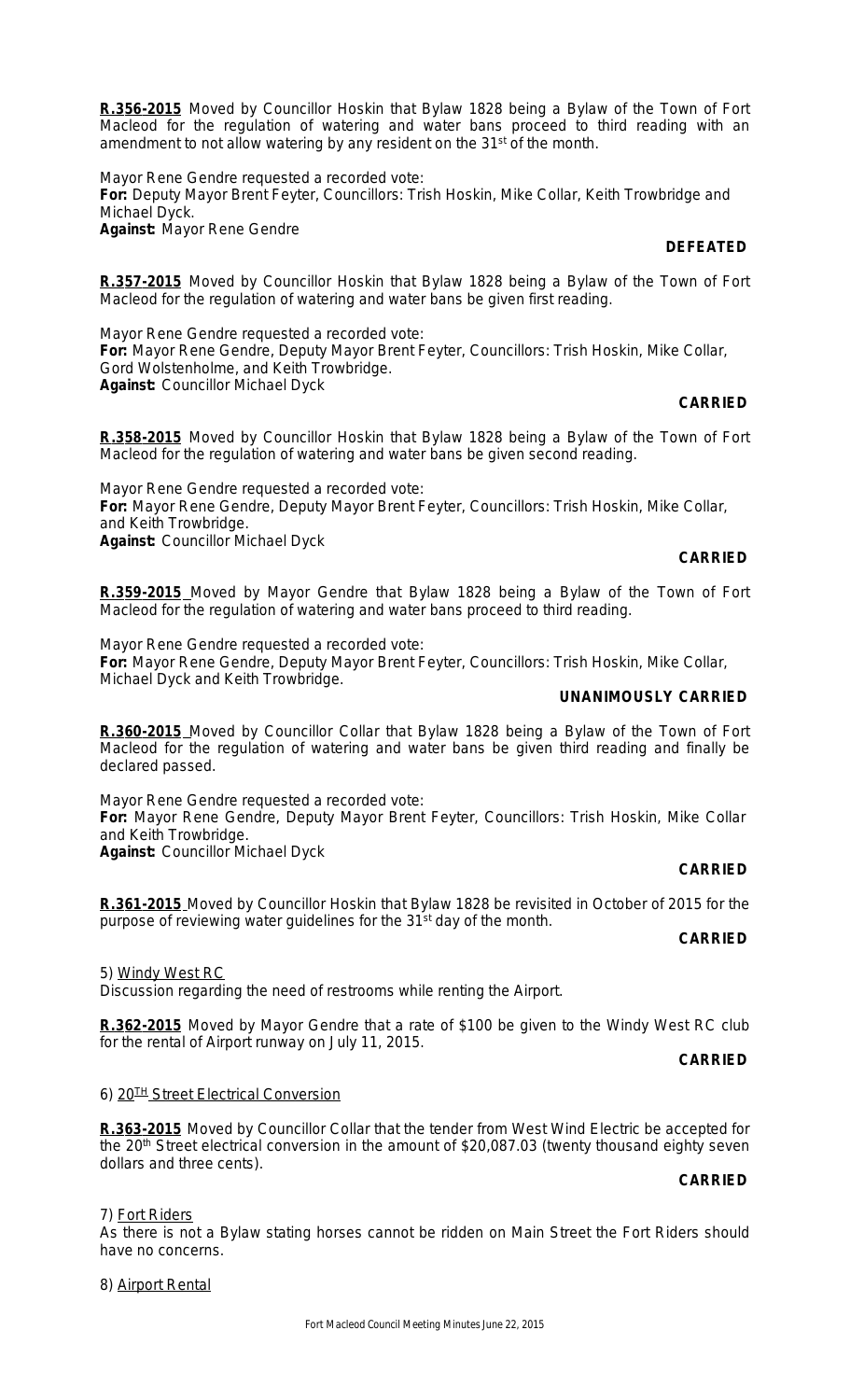Discussion on ensuring some form of liability insurance is in place by the renter before a rental agreement is signed.

**R.364-2015** Moved by Councillor Trowbridge to TABLE the discussion until the next meeting. **CARRIED**

#### 9) Town of Cardston

Discussion regarding the Mayor's luncheon, attendance as a guest of Mayor Kronen, but not as a representative of the town. Send regrets.

## 10) Fortis Alberta

Discussion on attendance and who should attend the event.

**R.365-2015** Moved by Councillor Hoskin that Jill Henderson, Rob Rothe and Deputy Mayor Feyter attend the Fortis event as a paid event.

**CARRIED**

11) Information Items

- 1. Alberta South West- Upcoming Events
- 2. Fort Museum Invite

**R.366-2015** Moved by Councillor Collar that the information items be accepted as presented. **CARRIED**

## **K.COUNCIL REPORTS**

Councillor Hoskin added that they have requested a traffic safety report, and that they are looking for volunteers to help the kids cross the one-ways by the temporary school location, as well as provide education about crossing safely.

**R.367-2015** Moved by Councillor Dyck to accept Council reports, with the addition of Councillor Collar and Councillor Hoskin reports.

#### **CARRIED**

**R.368-2015** Moved by Councillor Collar that Administration receives legal advice regarding accepting Mayor Gendre's reports. **CARRIED**

## **L. FINANCIALS**

1) Payables

**R.369-2015** Moved by Councillor Collar that the payables be accepted as information.

|                                                                 | <b>CARRIED</b> |
|-----------------------------------------------------------------|----------------|
| R.370-2015 Moved by Councillor Trowbridge to recess at 8:55 pm. |                |
|                                                                 | <b>CARRIED</b> |

## **Meeting reconvened at 9:04 pm**

## **M. IN CAMERA**

Note: Order of In Camera changed to allow Jenkins Project to go first.

- **1) Land**
- **2) Personnel**
- **3) Personnel**

**R.371-2015** Moved by Councillor Dyck to go In Camera at 9:05 pm

## **CARRIED**

**R.372-2015** Moved by Councillor Trowbridge to come out of In Camera 9:15 pm

## **CARRIED**

**CARRIED**

**R.373-2015** Moved by Councillor Dyck that the offer to purchase Plan 5707HS Block A for a sum of \$50,000 (fifty thousand dollars) be accepted and that the appraisal value of \$25,000 (Twenty five thousand) be noted, land sale agreement to follow.

| R.374-2015 Moved by Councillor Dyck to go in Camera at 9:18 pm                    | <b>UARRIED</b> |
|-----------------------------------------------------------------------------------|----------------|
|                                                                                   | <b>CARRIED</b> |
| <b>R.375-2015</b> Moved by Councillor Collar to come out of In Camera at 9:45 pm. | <b>CARRIED</b> |